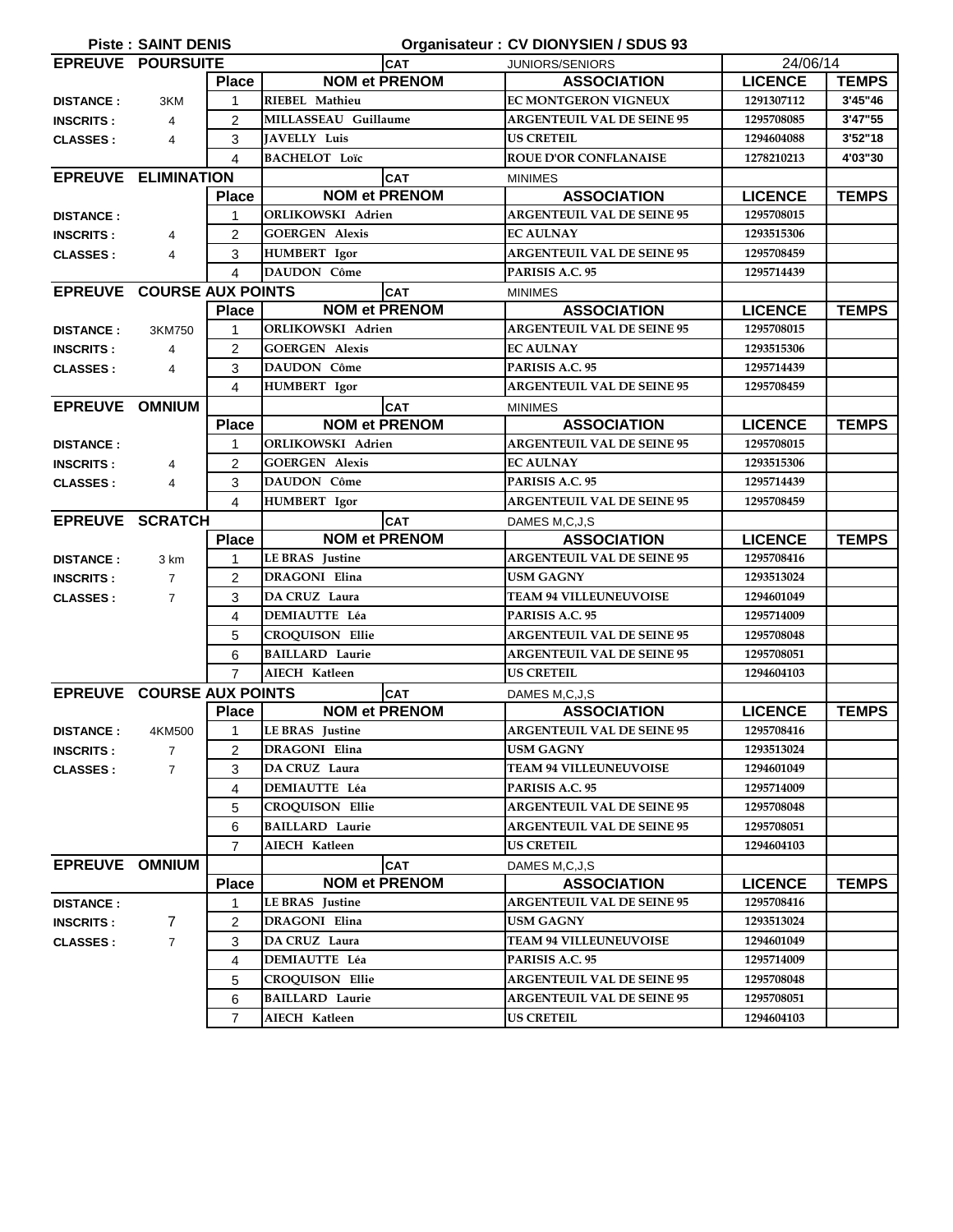| <b>EPREUVE ELIMINATION</b>       |                |                |                               | <b>CAT</b>                        | <b>CADETS</b>     |                                   |                |                                   |            |  |
|----------------------------------|----------------|----------------|-------------------------------|-----------------------------------|-------------------|-----------------------------------|----------------|-----------------------------------|------------|--|
|                                  |                | <b>Place</b>   |                               | <b>NOM et PRENOM</b>              |                   | <b>ASSOCIATION</b>                | <b>LICENCE</b> | <b>TEMPS</b>                      |            |  |
| <b>DISTANCE:</b>                 |                | $\mathbf{1}$   | LABREGERE Aurélien            |                                   | <b>USM GAGNY</b>  |                                   | 1293513144     |                                   |            |  |
| <b>INSCRITS:</b>                 | 9              | 2              | ANASSE Rémi                   |                                   | <b>VC ETAMPES</b> |                                   | 1291311170     |                                   |            |  |
| <b>CLASSES:</b>                  | 6              | 3              | <b>BRANDEBOURGER Aurélien</b> |                                   |                   | <b>ARGENTEUIL VAL DE SEINE 95</b> | 1295708011     |                                   |            |  |
|                                  |                | 4              | <b>MALBOIS Alexis</b>         |                                   |                   | <b>ARGENTEUIL VAL DE SEINE 95</b> | 1295708057     |                                   |            |  |
|                                  |                | 5              | <b>COOLSAET</b> Quentin       |                                   |                   | PARISIS A.C. 95                   | 1295714387     |                                   |            |  |
|                                  |                | 6              | <b>BACHELOT</b> Yann          |                                   |                   | <b>ROUE D'OR CONFLANAISE</b>      | 1278210013     |                                   |            |  |
| <b>EPREUVE COURSE AUX POINTS</b> |                |                | <b>CAT</b>                    |                                   | <b>CADETS</b>     |                                   |                |                                   |            |  |
|                                  |                | <b>Place</b>   |                               | <b>NOM et PRENOM</b>              |                   | <b>ASSOCIATION</b>                | <b>LICENCE</b> | <b>TEMPS</b>                      |            |  |
| <b>DISTANCE:</b>                 | 6KM            | $\mathbf{1}$   | LABREGERE Aurélien            |                                   | <b>USM GAGNY</b>  |                                   | 1293513144     |                                   |            |  |
| <b>INSCRITS:</b>                 | 9              | 2              | <b>COOLSAET</b> Ouentin       |                                   |                   | <b>PARISIS A.C. 95</b>            | 1295714387     |                                   |            |  |
| <b>CLASSES:</b>                  | 6              | 3              | <b>BRANDEBOURGER Aurélien</b> |                                   |                   | <b>ARGENTEUIL VAL DE SEINE 95</b> | 1295708011     |                                   |            |  |
|                                  |                | 4              | ANASSE Rémi                   |                                   | <b>VC ETAMPES</b> |                                   | 1291311170     |                                   |            |  |
|                                  |                | 5              | <b>MALBOIS Alexis</b>         |                                   |                   | <b>ARGENTEUIL VAL DE SEINE 95</b> | 1295708057     |                                   |            |  |
|                                  |                | 6              | <b>BACHELOT</b> Yann          |                                   |                   | <b>ROUE D'OR CONFLANAISE</b>      | 1278210013     |                                   |            |  |
| EPREUVE OMNIUM                   |                |                |                               | <b>CAT</b>                        | <b>CADETS</b>     |                                   |                |                                   |            |  |
|                                  |                | <b>Place</b>   |                               | <b>NOM et PRENOM</b>              |                   | <b>ASSOCIATION</b>                | <b>LICENCE</b> | <b>TEMPS</b>                      |            |  |
| <b>DISTANCE:</b>                 |                | 1              | LABREGERE Aurélien            |                                   | <b>USM GAGNY</b>  |                                   | 1293513144     |                                   |            |  |
| <b>INSCRITS:</b>                 | 9              | $\overline{2}$ | <b>BRANDEBOURGER Aurélien</b> |                                   |                   | <b>ARGENTEUIL VAL DE SEINE 95</b> | 1295708011     |                                   |            |  |
| <b>CLASSES:</b>                  | 6              | 3              | ANASSE Rémi                   |                                   | <b>VC ETAMPES</b> |                                   | 1291311170     |                                   |            |  |
|                                  |                | 4              | <b>COOLSAET</b> Quentin       |                                   |                   | PARISIS A.C. 95                   | 1295714387     |                                   |            |  |
|                                  |                | 5              | <b>MALBOIS Alexis</b>         |                                   |                   | <b>ARGENTEUIL VAL DE SEINE 95</b> | 1295708057     |                                   |            |  |
|                                  |                | 6              | <b>BACHELOT</b> Yann          |                                   |                   | <b>ROUE D'OR CONFLANAISE</b>      | 1278210013     |                                   |            |  |
| <b>EPREUVE ELIMINATION</b>       |                |                |                               | <b>CAT</b>                        |                   | <b>SENIORS/JUNIORS</b>            |                |                                   |            |  |
|                                  |                | <b>Place</b>   |                               | <b>NOM et PRENOM</b>              |                   | <b>ASSOCIATION</b>                | <b>LICENCE</b> | <b>TEMPS</b>                      |            |  |
| <b>DISTANCE:</b>                 |                | 1              | RIEBEL Mathieu                |                                   |                   | <b>EC MONTGERON VIGNEUX</b>       | 1291307112     |                                   |            |  |
| <b>INSCRITS:</b>                 | $\overline{7}$ | $\overline{2}$ | NOEL Aurélien                 |                                   |                   | PARISIS A.C. 95                   | 1295714246     |                                   |            |  |
| <b>CLASSES:</b>                  | $\overline{7}$ | 3              | SLUSARSKI Michal              |                                   |                   | <b>GAZ ELEC C DE DOUAI</b>        | 1059043024     |                                   |            |  |
|                                  |                | $\overline{4}$ | AIECH Dylan                   |                                   | <b>US CRETEIL</b> |                                   | 1294604104     |                                   |            |  |
|                                  |                | 5              | <b>SIGER</b> Jean Pierre      |                                   | <b>ES STAINS</b>  |                                   | 1293533099     |                                   |            |  |
|                                  |                | 6              | MARTTALA Carl                 |                                   |                   |                                   |                | <b>VC GARENNOIS</b>               | 1292407028 |  |
|                                  |                | $\overline{7}$ | <b>MATHIS Olivier</b>         |                                   |                   | A. C. B. B.                       |                | 1292408162                        |            |  |
| <b>EPREUVE SPRINT AUX POINTS</b> |                |                |                               | <b>CAT</b>                        |                   | SENIORS/JUNIORS                   |                |                                   |            |  |
|                                  |                | <b>Place</b>   |                               | <b>NOM et PRENOM</b>              |                   | <b>ASSOCIATION</b>                | <b>LICENCE</b> | <b>TEMPS</b>                      |            |  |
| <b>DISTANCE:</b>                 | 5KM            | 1              | MILLASSEAU Guillaume          |                                   |                   | <b>ARGENTEUIL VAL DE SEINE 95</b> | 1295708085     |                                   |            |  |
| <b>INSCRITS:</b>                 | 7              | $\overline{2}$ | <b>DURUY</b> Olivier          | <b>ARGENTEUIL VAL DE SEINE 95</b> |                   | 1295708110                        |                |                                   |            |  |
| <b>CLASSES:</b>                  | $\overline{7}$ | 3              | LASSAUNIERE Olivier           |                                   |                   | PARISIS A.C. 95                   | 1295714016     |                                   |            |  |
|                                  |                | 4              | <b>LIGER</b> Laurent          |                                   | <b>ES STAINS</b>  |                                   | 1293533010     |                                   |            |  |
|                                  |                | 5              | ROSARIO William               |                                   |                   | <b>ARGENTEUIL VAL DE SEINE 95</b> | 1295708198     |                                   |            |  |
|                                  |                | 6              | <b>BACHELOT Loïc</b>          |                                   |                   | <b>ROUE D'OR CONFLANAISE</b>      | 1278210213     |                                   |            |  |
|                                  |                | $\overline{7}$ | MARTTALA Carl                 |                                   |                   | <b>VC GARENNOIS</b>               | 1292407028     |                                   |            |  |
| <b>EPREUVE COURSE AUX POINTS</b> |                |                |                               | <b>CAT</b>                        |                   | SENIORS/JUNIORS                   |                |                                   |            |  |
|                                  |                | <b>Place</b>   |                               | <b>NOM et PRENOM</b>              |                   | <b>ASSOCIATION</b>                | <b>LICENCE</b> | <b>TEMPS</b>                      |            |  |
| <b>DISTANCE:</b>                 | 7KM500         | 1              | RIEBEL Mathieu                |                                   |                   | EC MONTGERON VIGNEUX              | 1291307112     |                                   |            |  |
| <b>INSCRITS:</b>                 | 13             | $\overline{a}$ | MILLASSEAU Guillaume          |                                   |                   |                                   |                | <b>ARGENTEUIL VAL DE SEINE 95</b> | 1295708085 |  |
| <b>CLASSES:</b>                  | 13             | 3              | <b>DURUY</b> Olivier          |                                   |                   |                                   |                | <b>ARGENTEUIL VAL DE SEINE 95</b> | 1295708110 |  |
|                                  |                | 4              | NOEL Aurélien                 |                                   |                   | PARISIS A.C. 95                   | 1295714246     |                                   |            |  |
|                                  |                | 5              | <b>LASSAUNIERE Olivier</b>    |                                   |                   | PARISIS A.C. 95                   | 1295714016     |                                   |            |  |
|                                  |                | 6              | SLUSARSKI Michal              |                                   |                   | GAZ ELEC C DE DOUAI               | 1059043024     |                                   |            |  |
|                                  |                | $\overline{7}$ | <b>SIGER</b> Jean Pierre      |                                   | <b>ES STAINS</b>  |                                   | 1293533099     |                                   |            |  |
|                                  |                | 8              | LIGER Laurent                 |                                   | <b>ES STAINS</b>  |                                   | 1293533010     |                                   |            |  |
|                                  |                | 9              | ROSARIO William               |                                   |                   | <b>ARGENTEUIL VAL DE SEINE 95</b> | 1295708198     |                                   |            |  |
|                                  |                | 10             | <b>MATHIS Olivier</b>         |                                   | A. C. B. B.       |                                   | 1292408162     |                                   |            |  |
|                                  |                | 11             | <b>BACHELOT Loïc</b>          |                                   |                   | <b>ROUE D'OR CONFLANAISE</b>      | 1278210213     |                                   |            |  |
|                                  |                | 12             | AIECH Dylan                   |                                   | <b>US CRETEIL</b> |                                   | 1294604104     |                                   |            |  |
|                                  |                | 13             | MARTTALA Carl                 |                                   |                   | <b>VC GARENNOIS</b>               | 1292407028     |                                   |            |  |
|                                  |                |                |                               |                                   |                   |                                   |                |                                   |            |  |